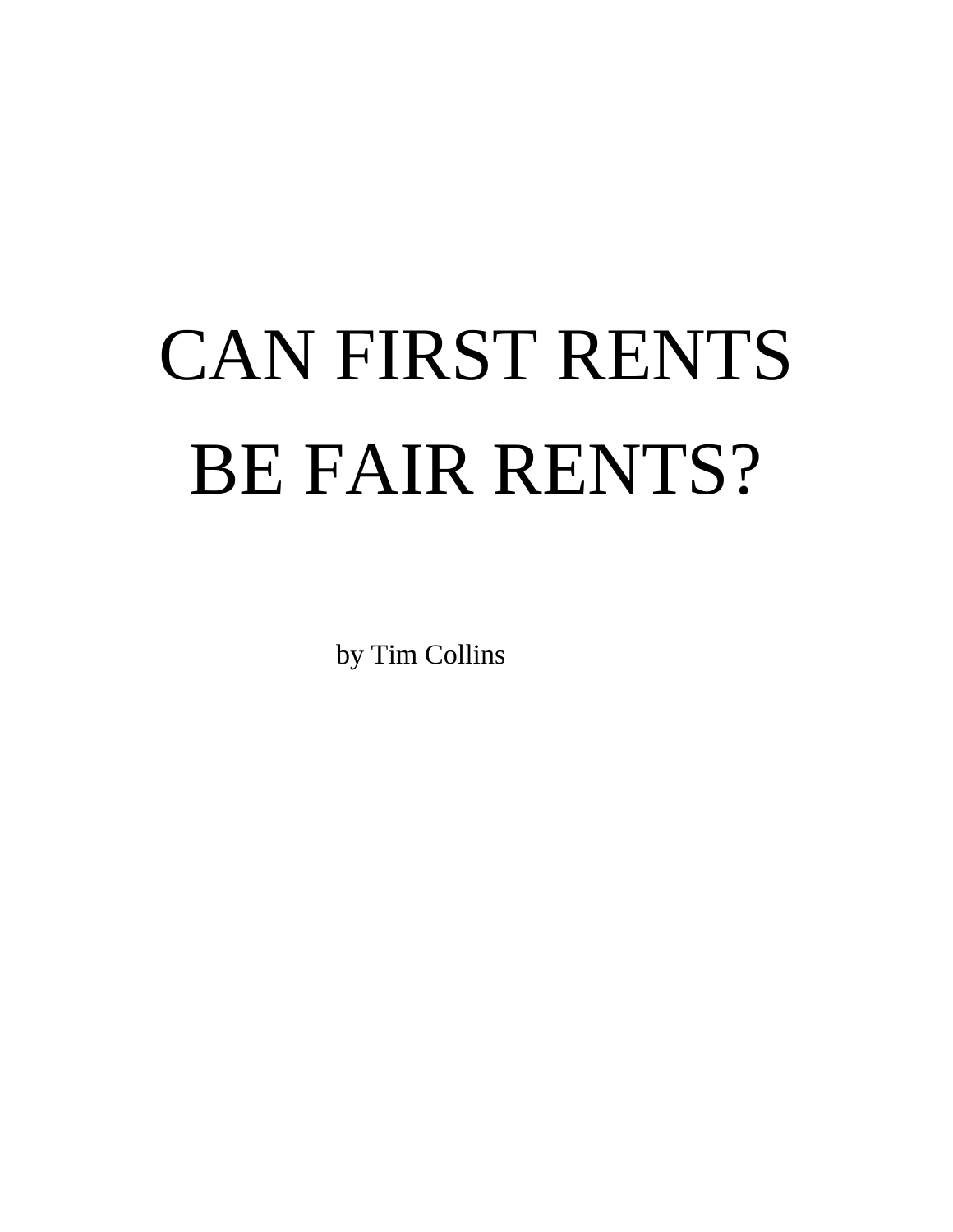## **Can First Rents Be Fair Rents?**

#### Tim Collins

Before the ink dried on the Governor's signature to the Housing Stability & Tenant Protection Act of 2019 ("HSTPA") howls could be heard from the city's real estate industry about how they were being ripped off by short sighted politicians who would ultimately destroy the city's rental housing stock.

Conveniently ignored in this backlash was the fact that owners had been realizing massive profits from regulated housing for decades while rent burdens and economic evictions of tenants had ascended to record levels.

According to the NYC Rent Guidelines Board's 2019 Income and Expense report, average net operating income for rent stabilized buildings has risen well over 50% after adjusting for inflation since 1990. This was largely the result of deregulation of some 300,000 units (many unlawfully), along with massive (and often fraudulent) special rent increases granted for major capital improvements and individual apartment improvements. Property values were galloping forward driven in large part by speculators backed by predatory equity. The name of the game was to purchase regulated buildings cheap, use every legal (and often illegal) tactic to evict tenants and then take advantage of the state's high rent vacancy deregulation laws to lift rents beyond reason into a market driven by chronic scarcity and relentless demand.

This deregulation regime along with excessive annual rent guideline increases, particularly during the last recession, produced unprecedented rent burdens for tenants. As of 2017 a typical rent stabilized household devoted 36% of its income to rent according to the city's triennial housing and vacancy survey. Poor and lower income families had entered a full blown housing nightmare. According to an analysis by the Community Service Society a typical family of three earning \$38,000 per year carried rent burdens in 2017 in excess of half of their total household income. It's no wonder that over 60,000 people, including families with children, occupied the city's homeless shelters every night.

Most of this deterioration in affordability can be attributed to the social engineering skills of the city's real estate lobby. In the early 1990's, after conventional criticism of rent and eviction protections failed to produce regulatory rollbacks, they began to reconceptualize rent regulation as a poorly structured system of subsidies. Their argument rested on two somewhat contradictory criticisms. First, they argued that rent regulations were really designed to protect middle and lower income tenants and wealthy tenants shouldn't receive such "benefits". Second, they argued that rent regulations were an inefficient way to protect poor tenants, and that low income tenants would be better served by direct government subsidies.

The major premise of both criticisms – that rent regulation should be seen as a subsidy program designed to protect lower income tenants – was simply wrong. New York's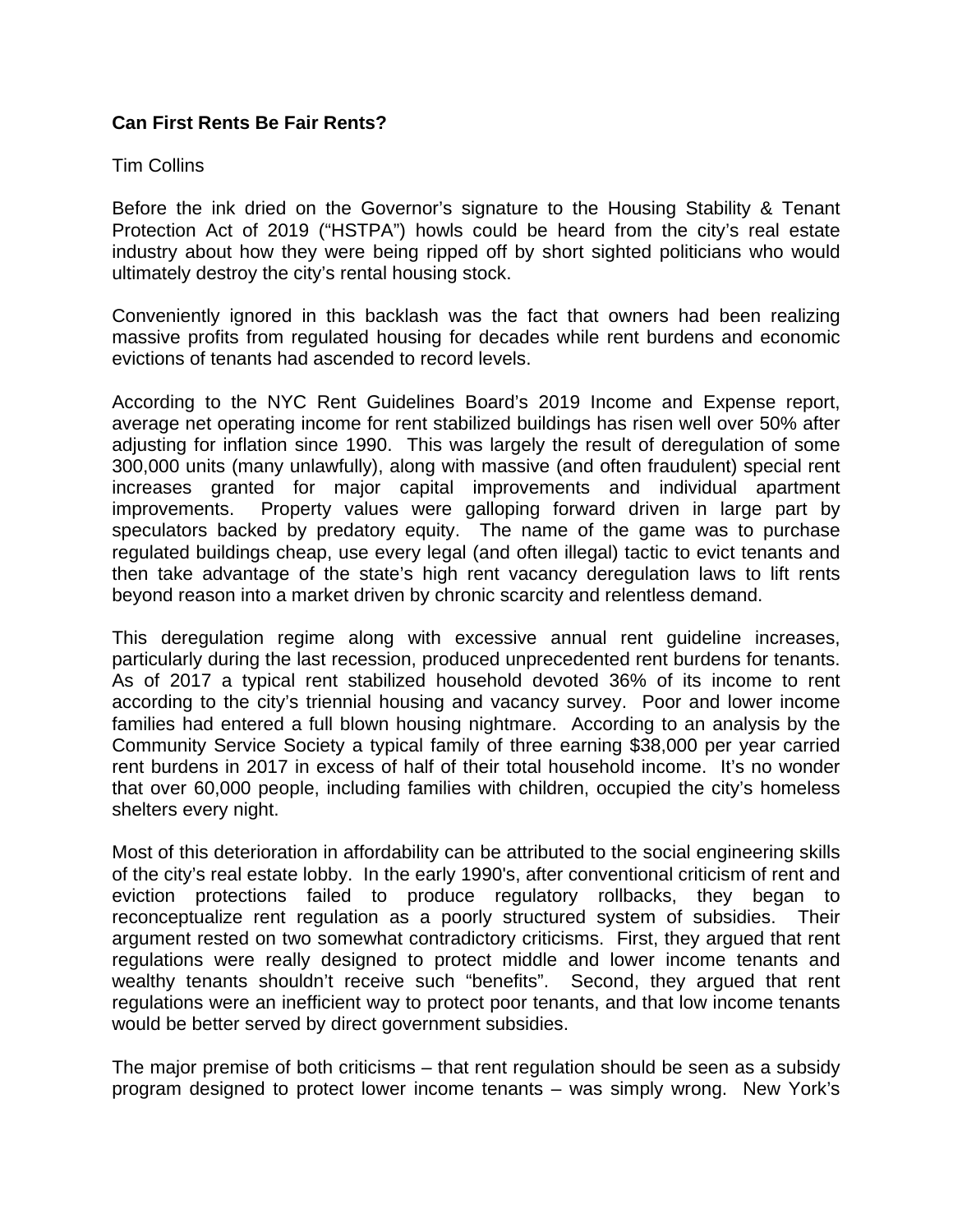rent regulation system began in 1943 with "rent control" as an effort to prevent wartime profiteering and was expanded in 1969 (adding "rent stabilization") to deal with sharp rent increases in the city's "post-war" housing stock. The system was meant to secure fair rents in a market driven by chronic shortages and initially drew no distinctions between wealthy or poor tenants or high and low income units.

Beginning in 1993 the real estate lobby made major gains in their efforts to repurpose the system with new laws regarding high rent vacancy deregulation as well as high income deregulation.

Trimming the system back to serve poor and middle class tenants may sound wonderfully efficient and reasonably altruistic, but only if we ignore the billion ton elephant that occupies the center of the city's rental market. Various building restrictions like zoning, landmarks and other regulations along with a commitment to preserve green spaces (all laudable and understandable limits on growth designed to make the city more livable) massively suppress housing supply and vastly add to the value of existing structures, placing pressure on rents and resale values and creating windfalls for owners.

By 2005 a typical seven unit Upper West Side brownstone was worth more than seventy times what it sold for in the late 1940's and had grown in value more than twice as fast as national median home values. This occurred, not because owners improved their properties, nor because neighborhoods spontaneously became fashionable, but because the city's population grew, new construction was limited and this placed both normal and abnormal pressures on rents.

From this skewed market owners of existing structures realized massive windfalls. Owners and investors recognized rent stabilized buildings as one of the best real estate values in the city.<sup>[1](#page-2-0)</sup> Citywide vacancy rates remained low, well below 5%, while national vacancy rates hovered between 8% and 10%.

If the amelioration of the effects of this shortage on rents was the primary purpose of the rent laws, removing protections from high rent units for over twenty five years did little good but blow smoke over that purpose. Hundreds of thousands of units left the system, rents skyrocketed and an angry city finally pushed back by making rent law reform a legislative priority.

The HSTPA restored the original purpose of the law: to preserve fair rents in an otherwise skewed and abnormal housing market – for all tenants regardless of incomes or rent levels.

High rent vacancy deregulation was repealed. High income deregulation was repealed. Both major capital improvement and individual apartment improvement rent increases were drastically cut back. Vacancy allowances were eliminated. The incentives for

<span id="page-2-0"></span><sup>&</sup>lt;sup>1</sup> Why Investors and Landlords Still Find Rent-Regulation Attractive, [https://commercialobserver.com/author/lauren](https://commercialobserver.com/author/lauren-elkies-schram/)[elkies-schram/](https://commercialobserver.com/author/lauren-elkies-schram/) Lauren Elkies Schram, Crains, July 15, 2015.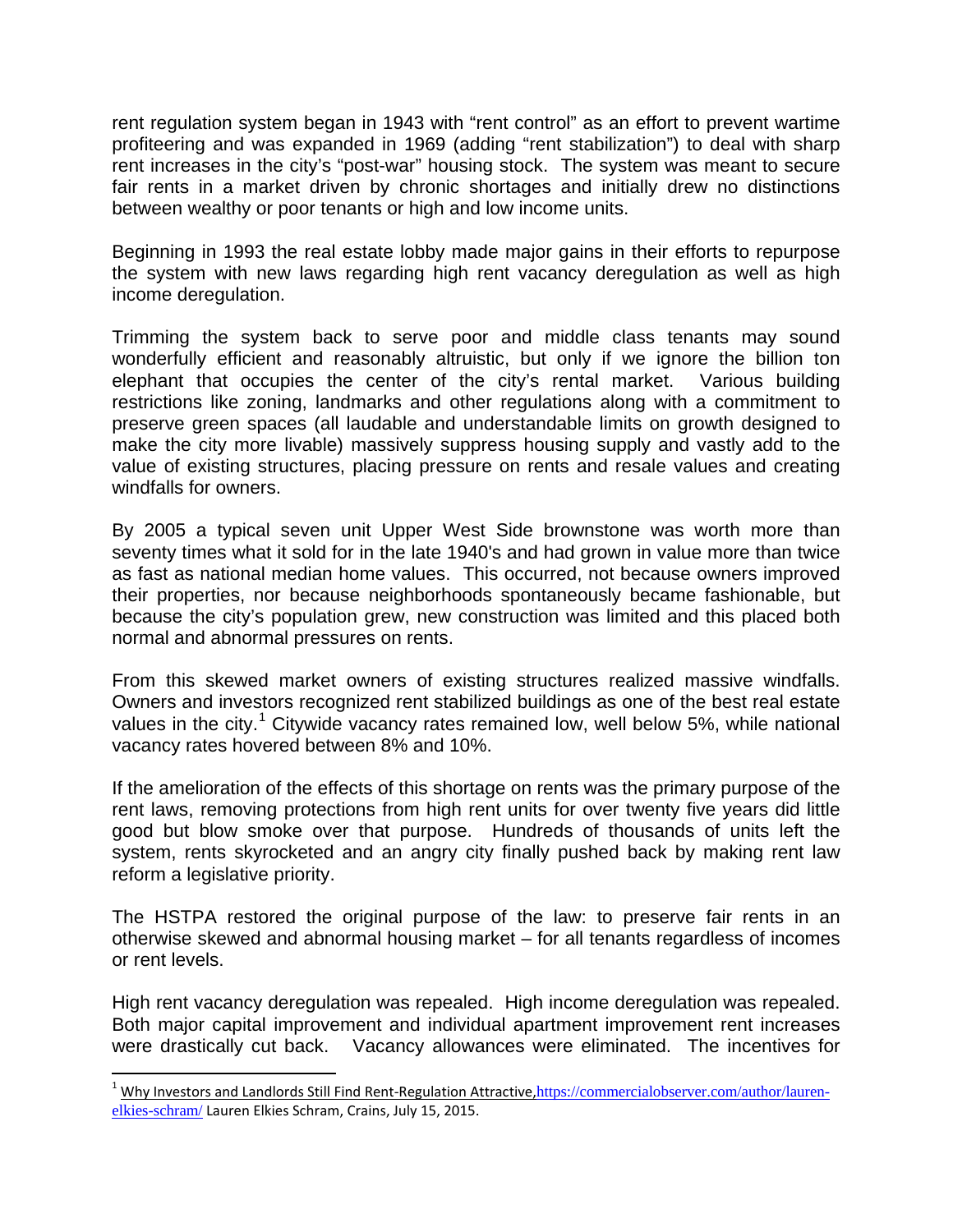pushing tenants out – through both lawful and illegal means -- were dramatically reduced. And penalties for rent overcharges were dramatically increased.

The full reach of these new laws is still being unpacked. Here I will explore two areas where prior administrative policies and code provisions may be impacted: The setting of "first rents" when vacant units are combined or subdivided and when units experience "deconversion" from co-op or condominium status. $2$ 

#### **First Rents for "New" Units**

It is a fact that while the HSTPA does an effective job protecting those who occupy rent stabilized apartments, it does not address demand for more rental housing (no rent regulation system does). It targets the preservation of affordable apartments, not the production of new units – the function other housing programs. Nor will the HSTPA eliminate the desire of landlords to fully exploit existing demand. Though the HSTPA eliminated many abuses, owners will continue to seek new ways to legally raise rents.

With vacancy allowances eliminated, MCI's capped at 2% per year and individual apartment improvement increases limited to a tiny fraction of \$15,000 spread out over a 15 year period, there is only one way left to significantly and legally increase rents. Under a longstanding administrative doctrine concerning apartments that undergo significant changes in size – in outer "perimeter" – such that the original apartment is effectively eliminated, owners may charge a "first rent" which is effectively a market rent.

Consider a typical situation. Two rent stabilized units – both with rents of \$1,500 each – are combined to form a new unit. Under established policy the owner may ask \$5,000 or \$10,000 or any amount as a new monthly rent (the same if the units are subdivided). Under the HSTPA the unit will thereafter be stabilized and subject to annual guideline limits. The courts have recognized that the distinct rent histories of the prior units are effectively wiped out when a unit is combined or subdivided. The only limit imposed is what a willing new tenant will pay.

The Rent Stabilization Code §2522.4(a)(i), does provide a more precise standard for dealing with increases in dwelling space by treating them like individual apartment improvements. That section provides that "[a]n owner is entitled to a rent increase where there has been a substantial increase … of dwelling space or an increase in the services, or installation of new equipment or improvements … provided in or to the tenant's housing accommodation …" That language suggests that such changes should be treated as mere apartment improvements. If those (now greatly limited) adjustments apply, the rent increase permitted for changing the perimeter would be capped at a small fraction of the cost of the change. There would be no first rent.

<span id="page-3-0"></span> $2$  A third significant source of large rent increases occurs through demolition (including gut rehabilitation) which, if code standards are met, results in full deregulation. See RSC §2524.5(a)(2). It does not appear that the HSTPA will have any effect on this area of regulation.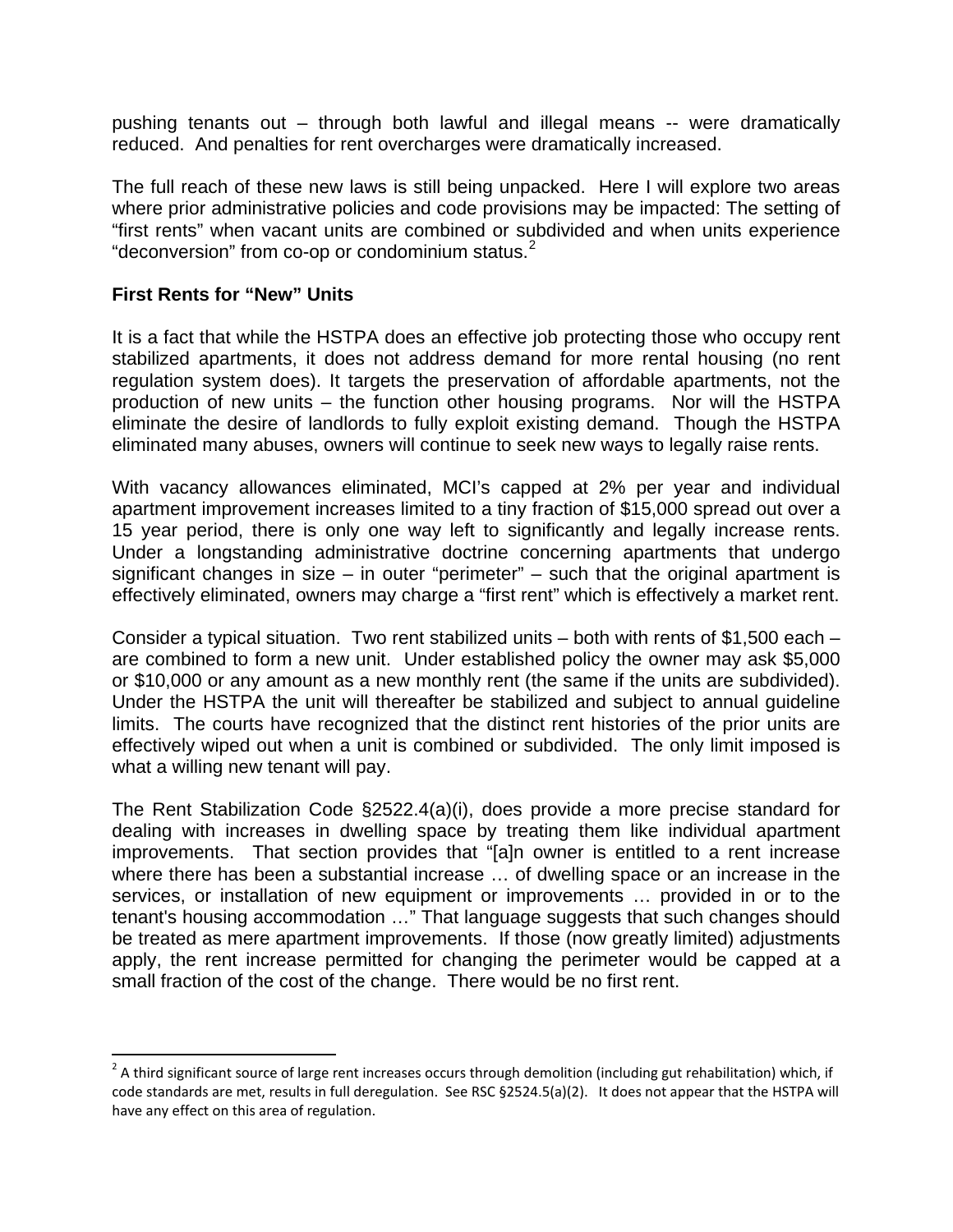Nonetheless, DHCR and the courts have recognized that this approach would ignore the fact that the rent history of the combined unit is no longer reliable. As stated by the Appellate Division, First Department, in *300 W. 49th St. Assoc. v NY State Div. of Hous. & Community Renewal, Off. of Rent Admin.*, 212 AD2d 250 (1st Dept 1995):

The mechanism pursuant to which a landlord may charge a "first" or "free market" rent is an administratively created policy implemented by DHCR in its capacity as the administrative agency which regulates residential rents. The policy applies only when the perimeter walls of the apartment have been substantially moved and changed and where the previous apartment, essentially, ceases to exist, thereby rendering its rental history meaningless. If the rental history of a stabilized apartment is no longer applicable due to the creation of a new unit with completely different perimeter walls, there would be no rational method which DHCR could utilize to calculate the legal rent since the stabilized rent is based upon a continuous chain of rental history. By way of example, such allowance might be granted if a two-bedroom apartment were split into two studio apartments or two smaller dwellings were consolidated to form one large apartment.

Notably, this allowance has not been found to apply to minor self serving adjustments in unit perimeters. Where the movement of a single wall resulted in an 86 square foot shift in living space, the Appellate Division, First Department, in rather strong language, found it insufficient to defer to DHCR's first rent policy:

[This is] not the type of project for which we can allow a DHCR order, that myopically adhered to its own agency criteria while ignoring the consequences or even the larger logic of that result, to effectively undermine the very statutory regime that it was charged with administering.

For these reasons, our usual deference to DHCR, regarding its administrative policies undertaken in furtherance of its statutory responsibilities, is insufficient to sustain its order in this case.

*Devlin v. N.Y. State Div. of Hous. & Cmty. Renewal*, 309 A.D.2d 191 (2003)

In *Devlin* the First Department emphasized that "DHCR's policy was a means of acknowledging that significant alterations might simply eliminate any rational basis for carrying an apartment's rental history forward." The court found that "the policy applies only when the perimeter walls of the apartment have been substantially moved and changed and where the previous apartment, essentially, ceases to exist, thereby rendering its rental history meaningless". (Quoting *300 W. 49th St. Assoc.*)

Notwithstanding the court's logic, given the continuing housing shortage and a renewed legislative recognition that fair rents cannot be achieved without reasonable regulations, it still seems to be an arbitrary standard. A better standard might be to amend the Rent Stabilization Code to establish first rents that are similar to regulated units of comparable size in the building or area. An even more workable approach would involve legislative reforms which place a cap on first rents based upon the rents of units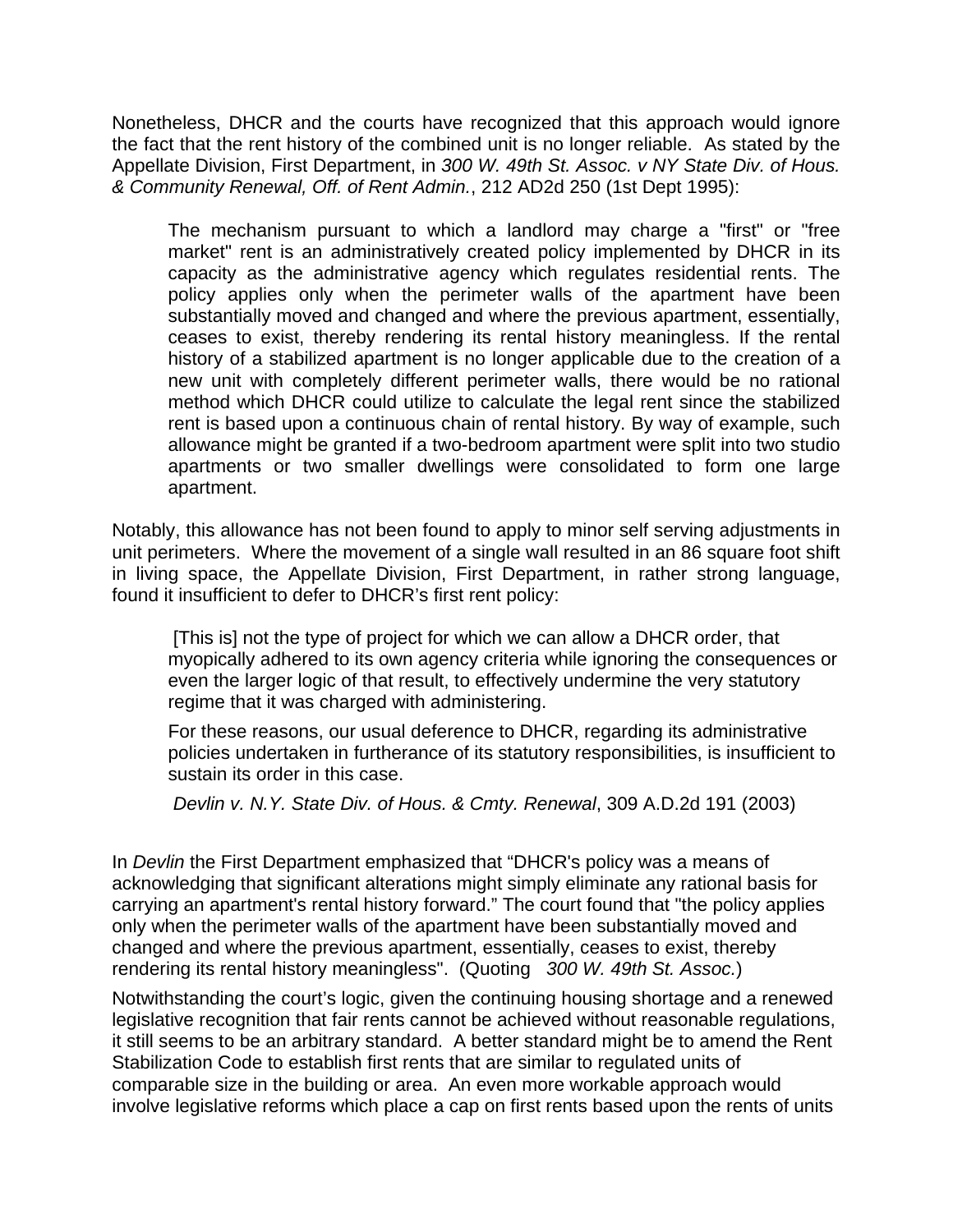combined or subdivided. Where two \$1,000 apartments are combined the new rent might be \$2,000 plus a fixed cap of something like 10% or 20%. Where a \$2,500 unit is subdivided the two new rents might be \$1,250 each plus a similar capped increase.

In sum, the city can expect a wave of newly combined or subdivided units driven by owners seeking market rate "first rents". These increases are likely to undergo court challenges, administrative revision and quite possibly, further legislative reforms.

# **First Rents for "Deconverted" Units**

Though "deconversion" from cooperative or condominium status back to rental status is seldom seen today, an economic downturn could dramatically affect the economic stability of thousands of households in co-operatives and condominiums causing defaults and mortgage foreclosures leaving banks and future owners with an increasing number of "deconverted" rental buildings. Given longstanding precedent recognizing that deconverted units are subject to rent stabilization, $3$  and the fact that the HSTPA has now eliminated high rent and high income deregulation, the setting of "first rents" upon deconversion is worth examining.

Current DHCR regulations include provisions governing rent setting upon deconversion and, under most scenarios, permit the setting of first rents (i.e. "the initial regulated rent shall be as agreed upon by the parties and reserved in a vacancy lease"). This, of course, gives the new owner total (and arguably arbitrary) control over whether a former shareholder is able to stay or is priced out. The HSTPA quite clearly eliminates the administrative rationale for "first rents" in this context.

It should be noted at the outset that two critical points distinguish first rents where new units are created (as in combined or subdivided units) and first rents under deconversion.

When an apartment is combined or subdivided there is no tenant remaining in occupancy vulnerable to an excessive first rent sought to be extracted by the owner. By contrast, in a deconversion situation the apartment is likely to be occupied by a long time former shareholder or condo owner. Facing a new owner with the power to set a first rent may place a special hardship and possibly result in economic evictions for elderly occupants and others who seek stability in their homes.

The second distinction is that unlike newly created units, most deconverted units do have reliable rent histories. Unlike combined or subdivided apartments, these apartments have remained intact. Hence, neither the courts nor DHCR are in a position to say that the rent histories have been rendered meaningless.

The latter point had little resonance under pre HSTPA rules because older rent histories were precluded from review by the "four year" rule. That evidentiary limitation has been repealed and the establishment of legal rents is more closely tethered to the last reliable registered rent, updated by intervening guideline increases.

Almost all cooperatives and condominiums have rent histories which established legal rents at some point prior to conversion and beyond. Updating such histories by

<span id="page-5-0"></span> <sup>3</sup> See *Fed. Home Loan Mortg. Corp. v. DHCR*, 87 N.Y.2d 325 (1995).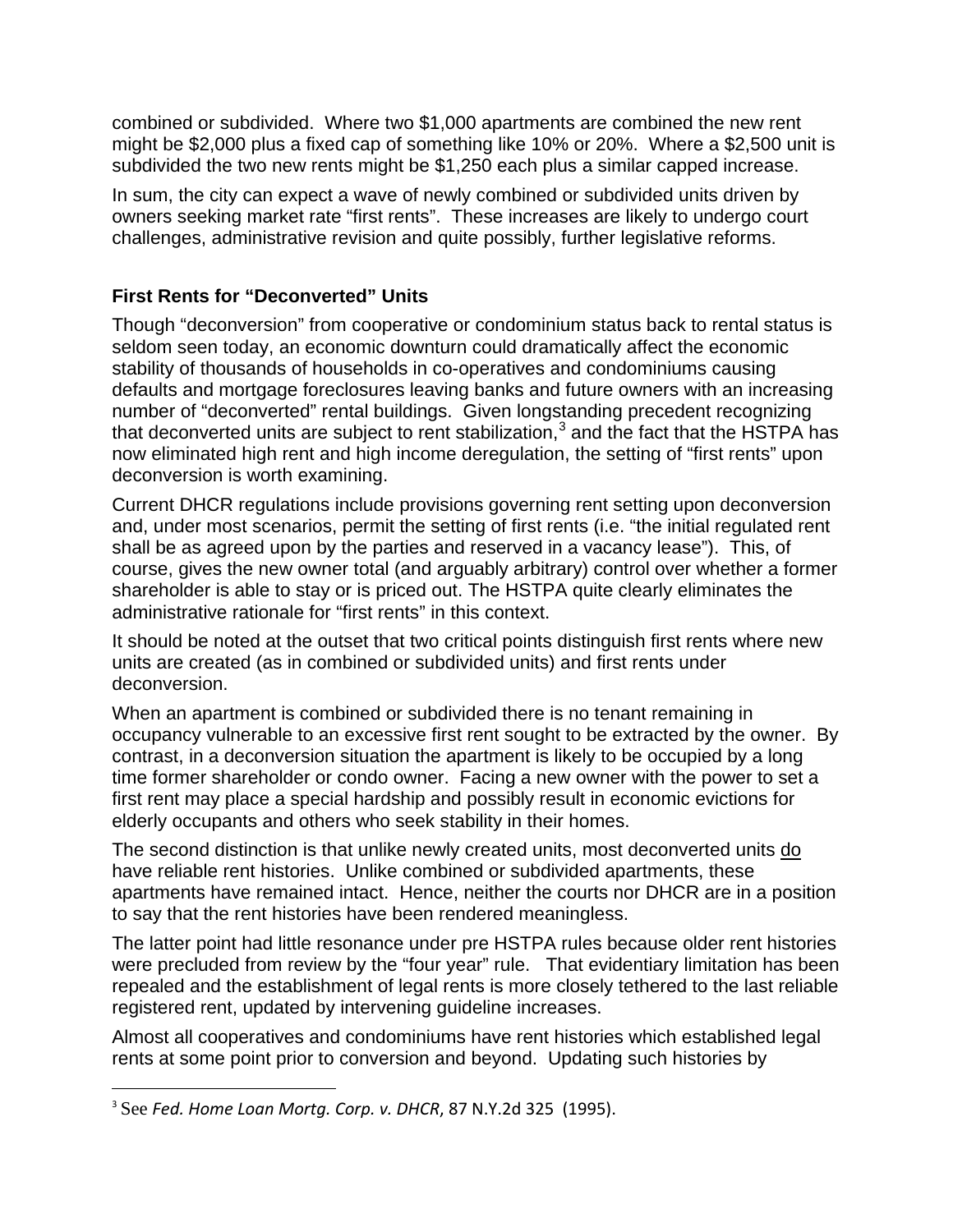applying Rent Guidelines Board and other lawful increases is a simple and robust way to set new rents. Where rents were not registered (the case with units converted and occupied by a proprietary lessee prior to 1984) other sources of rental histories or DHCR's method for establishing first rents could be applied.

The existing deconversion rules (which must now be updated under the HSTPA) distinguish between buildings deconverted more than four years after the acceptance of an offering plan (i.e. conversion) and those deconverted within four years of conversion.

Under §2520.11(l) of the RSC, occupied units that underwent deconversion within four years of conversion faced limited rent increases under the "bridge the gap" approach. Specifically the section provides "the initial regulated rent shall be the most recent legal regulated rent for the housing accommodation increased by all lawful adjustments that would have been permitted had the housing accommodation been continuously subject to the RSL and this Code." That is, DHCR recognized the soundness of relying on the "bridge the gap" approach where it was not precluded from doing so by the four year rule (simply because the rent records were less than four years old).

Under the current (yet to be revised) rules, buildings undergoing deconversion more than four years after conversion (the vast majority of all cooperative and condominium units) are treated as if the rent histories have been obliterated. The current rules provide that "the initial regulated rent shall be as agreed upon by the parties and reserved in a vacancy lease" - in other words, a "first rent".

The new HSTPA provides that "in determining legal regulated rents" the courts and DHCR shall consider "all available rent history" including rent registration history, orders of public agencies and records maintained by owners and tenants and public agencies. Moreover, the new six year limit on calculating overcharge damages mandates that the legal regulated rent for determining overcharges "shall be deemed to be the rent indicated in the most recent reliable annual registration statement for a rent stabilized tenant filed and served upon the tenant six or more years prior to the most recent registration statement... plus in each case any subsequent lawful increases and adjustments."

By eliminating the four year look back limitation, the HSTPA has eliminated the basis for distinguishing between deconversions within four years of conversion and those more than four years from conversion.

This is a game changer. Because HSTPA permits an unlimited review of past rent and registration information, the basis for a "first rent" on deconversion is wholly eliminated in favor of a "bridge the gap" approach in most cases (and, where necessary, a broader review of lease histories).

Also because of this, other formulas for setting first rents where the new owner caused the deconversion to occur [See §2520.11(l)(iv)] are effectively rendered moot. (Those formulas under §2522.6 will, in any event, also have to undergo significant changes under the HSTPA.)

In short, the HSTPA has eliminated the legal basis for distinguishing between deconversions occurring within four years of initial conversion and beyond four years from conversion. With that there is no need for owner established "first rents" on deconversion. New regulations are very likely to codify the "bridge the gap" approach in